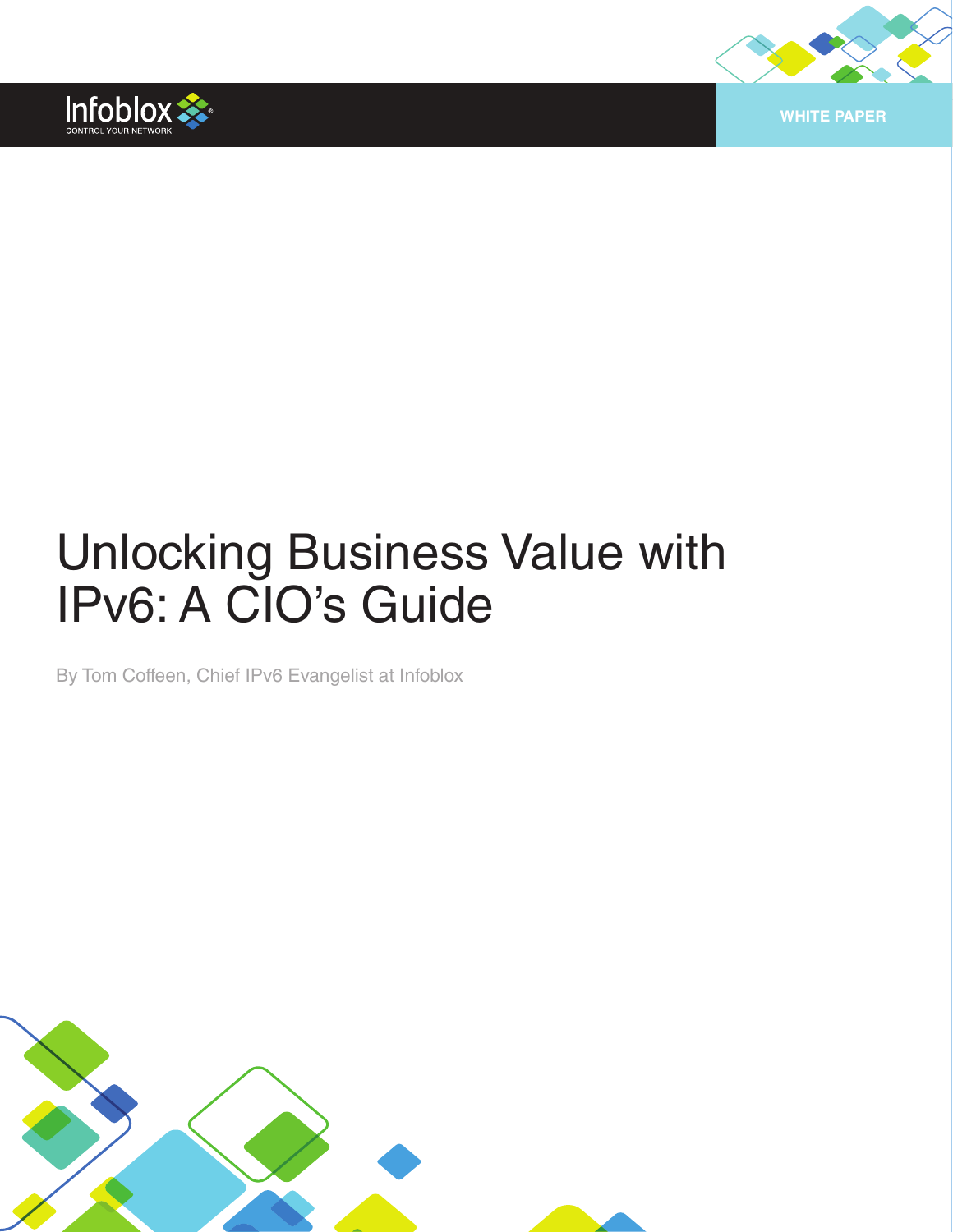

## Introduction

North America formally exhausted its supply of routable IPv4 in the summer of 2015 (joining Europe, Asia Pacific and Latin America). Yet enterprise networks (and the Internet at large) didn't stop working. Given this, IT leaders could be forgiven for thinking IPv4 address exhaustion will not impact There is, however, an opportunity to build your company's business by understanding and leveraging the power of IPv6—the successor to IPv4. While many of the technical details of IPv6 can managed by networking teams, CIOs still need to understand the problems and how to take full advantage of the solution.

Let's start with the basics. It often goes unnoticed or unremarked that the Internet's foundational technology, the Internet Protocol (or IP for short), is the key component of all modern computer networks, public and private. This ubiquity of IP is a testament to the relative simplicity of its design and the engineering resilience and flexibility it delivers.

IP provides the unique addressing required for any device or endpoint to connect to the Internet and send and receive information. These addresses are formed with 32 binary bits. Their human-readable form is 4 decimal values (from 0-255) called octets, separated by dots: e.g., 192.168.10.1.

The need for IP infrastructure and more IP addresses is greater than ever within enterprise networks; the BYOD phenomenon and the adoption of cloud computing are just two more recent examples of technology trends requiring more IP addresses. The emerging Internet of Things promises more of the same, and at potentially enormous scale. But the traditional "siloization" of IT (and the mentality that accompanies it) frequently leaves enterprises unprepared to accommodate these trends. This legacy mindset leads to rigid solutions that are unable to maximize business agility and value while also ensuring the security and uptime of critical data and applications.

This is the critical context in which the issue of the exhaustion of legacy IP addresses must be considered. We are living and working through the period of the exhaustion of legacy IP—also known as IP version 4 (IPv4). Chances are you've recently heard or read about IPv4 run-out (also known as exhaustion or depletion) and either that it's a) already happened or b) is about to happen soon. Given such an apparent discrepancy, skepticism is understandable. So what are the bare facts? Is IPv4 exhausted already or will it run out sooner, later, or never? In fact, IPv4 ran out in North America in the summer of 2015. But what does that mean, given the earlier proclamations or predictions of exhaustion? Before answering, let's briefly review the history of IPv4 and how we arrived at this moment.

# A (Very) Brief History of IPv4

The Internet Protocol's earliest incarnation appeared in 1973 as part of the U.S. government's DARPA (Defense Advanced Research Projects Agency) project to create a fault-tolerant network connecting computers across the country and ultimately the world. But it wasn't until 1978 that the address space size of 4.3 billion was chosen by IP's co-inventor, Dr. Vint Cerf. Given that the "Internet" of the time was still very much a research network and consisted of around 100 nodes,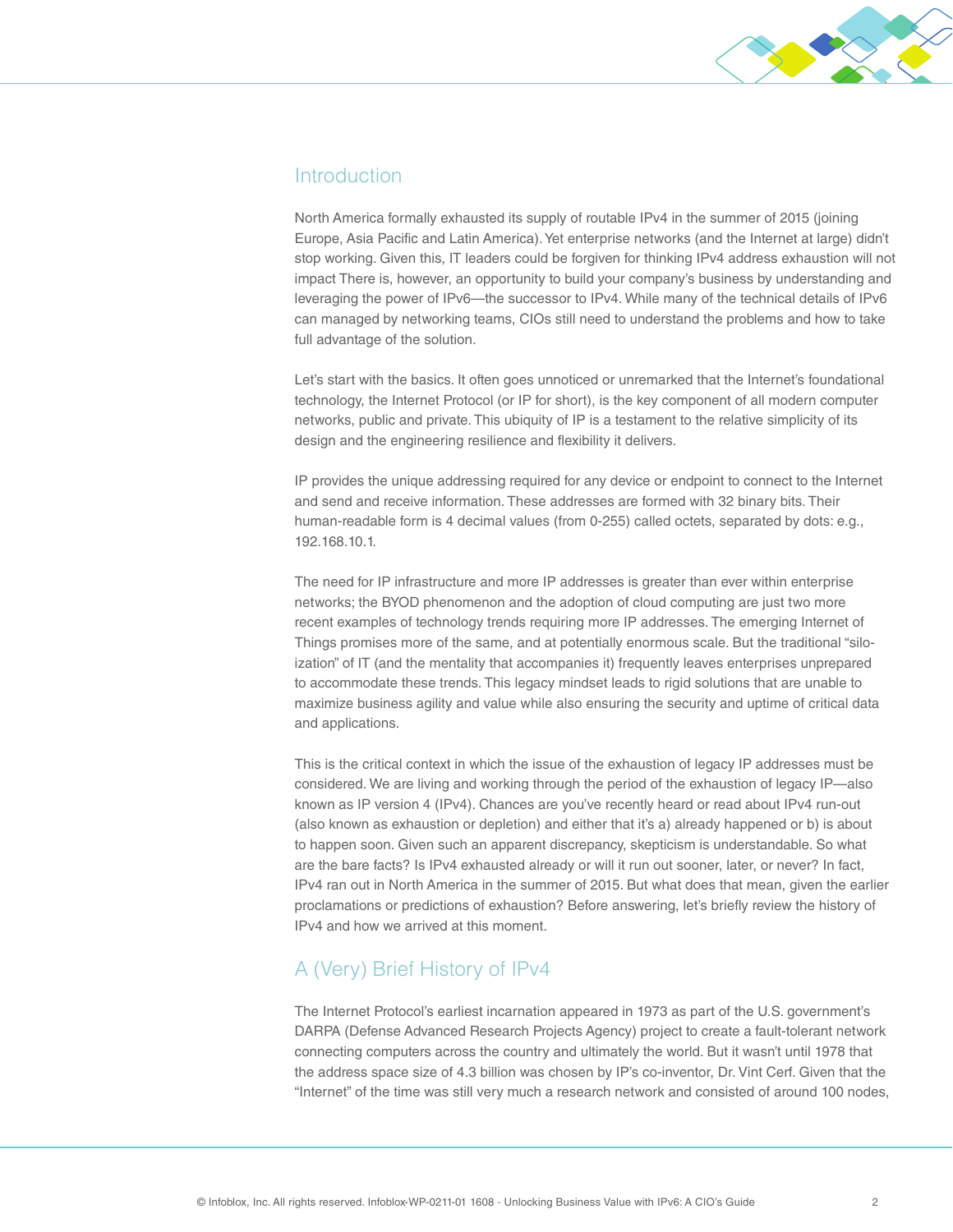

those 4.3 billion available addresses seemed more than sufficient. But the public and commercial expansion of the Internet in the 1990s made it obvious to the Internet engineering community of the time that this number would be insufficient. Their predictions suggested that IP exhaustion would happen within that decade. However, the invention and wide deployment of Network Address Translation (NAT), along with methods for more granular subnetting, greatly extended the life of IPv4. NAT makes a subset of "private" addresses available for use (and reuse) by enterprise networks, reducing the demand on routable public IPv4 addresses and, notably, breaking the original end-to-end model of the Internet. Several successor protocols were proposed, but IP version 6 (IPv6), first proposed in 1995, emerged as the one that would eventually replace IPv4.

## Introducing IPv6

The IPv6 address space is really, really big. How big?

- The number of possible IPv6 addresses is five quadrillion times the number of estimated stars in the universe.
- A single LAN interface subnet in IPv6 contains the same number of total IPv4 Internet addresses *squared* (or roughly 18 billion *billion* addresses).
- If the total number of IPv6 addresses were the volume of the Earth, IPv4's equivalent would be the size of a deck of cards.

But the abundance of IPv6 comes with a significant cost—it is not backwards compatible with IPv4. This means IPv6 deployment must rely on technologies that translate it to IPv4 (and vice versa), tunnel it over IPv4, or run it in parallel with IPv4. The relative complexity of IPv6 has led most enterprises to continue to rely on IPv4 and NAT and slowed the overall pace of IPv6 adoption. While the lack of any overt crisis has disproven the worst-case scenarios claimed by some in the Internet engineering and IPv6 adoption communities, it's also left many IT directors and CIOs with a false sense that IPv6 can be ignored indefinitely.

Since it's not possible for most organizations to migrate to IPv6 exclusively and turn IPv4 off, running IPv6 in parallel on an existing production IPv4 network is the configuration that is most often recommended and deployed. This configuration is commonly known as dual-stack.

Because IPv6 is just over 20 years old, most networking gear now supports this configuration. Running IPv4 and IPv6 on the same IT and network infrastructure offers a way to ensure the availability of critical applications that may not ever support IPv6. And since the depletion of IPv4 will impact different organizations at different times and in different ways, it should prove helpful to define "IPv4 exhaustion" more clearly.

## Are We There Yet? The Many Phases of IPv4 Exhaustion

That there is much confusion surrounding IPv4 exhaustion is not surprising, in part because the definition varies depending on who's talking about it and why. The more formal and technical explanation is easy to understand. Let's explore it first before discussing the more subjective and controversial topic of the real-world definition and impact IPv4 exhaustion.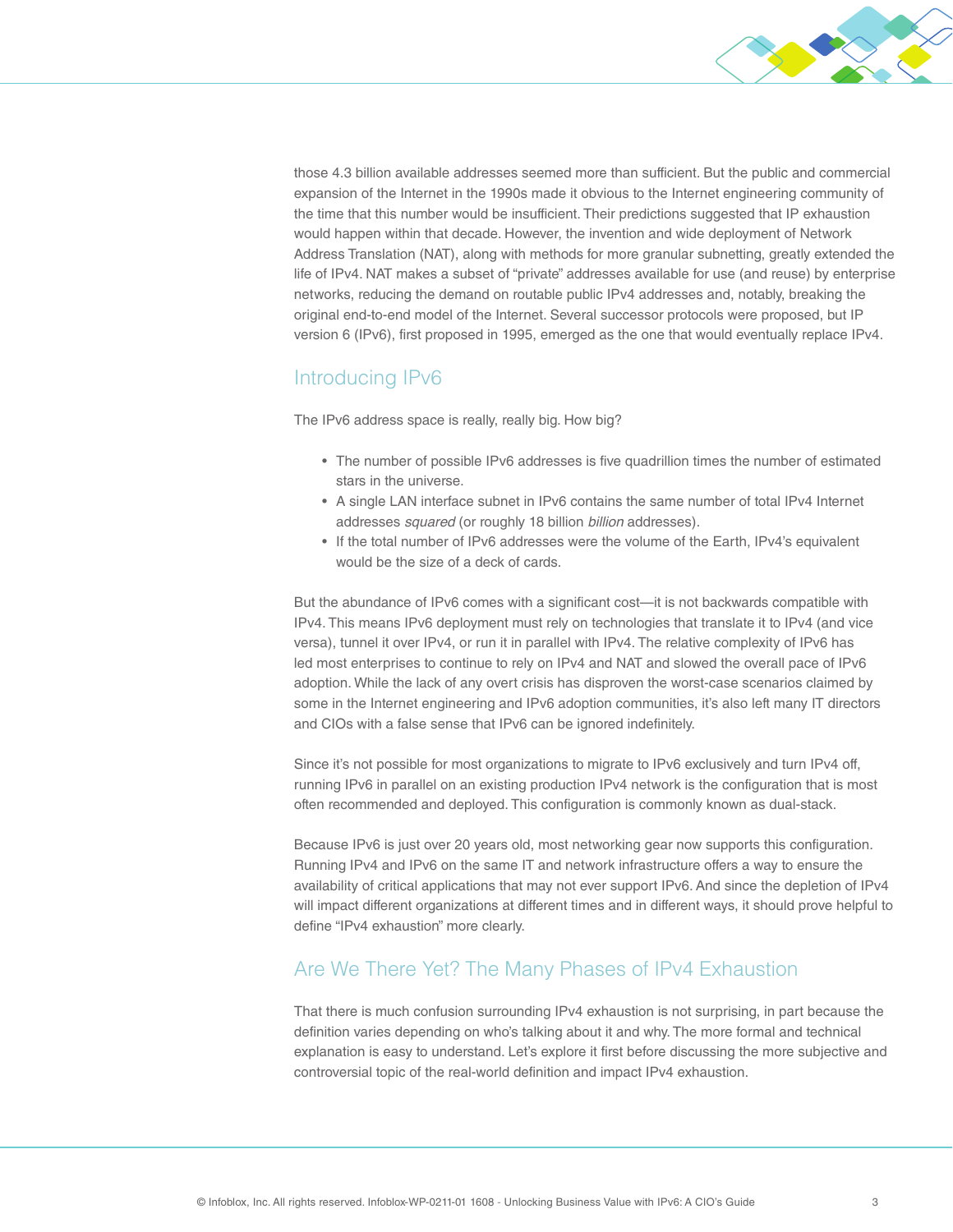

The Internet Assigned Numbers Authority is the global authority responsible for allocating and managing all, well, Internet assigned numbers. These days they don't have a lot to do where IPv4 is concerned, because in February of 2011 they handed out the last of their IPv4 supply to each of the five Regional Internet Registries (RIRs). For each of five global regions (see the below table), the RIRs administer the allocation of IP addresses (both IPv4 and IPv6) and facilitate the policies governing those allocations.

Four of these five RIRs officially exhausted their supply of IPv4 on the following dates:

| <b>RIR</b>                                                     | Exhaustion Date ( 8 of IPv4)</th |
|----------------------------------------------------------------|----------------------------------|
| APNIC (Asia/Pacific)                                           | April 2011                       |
| RIPE (Europe and the Middle East)                              | September 2012                   |
| ARIN (North America)                                           | March 2014                       |
| <b>LACNIC (Central and South America,</b><br>including Mexico) | June 2014                        |
| AFRINIC (Africa)                                               | 2017 (estimated)                 |

Looking at this you would logically conclude that IPv4 addresses are not available at all in most parts of the world. Depending on how many addresses you needed and of what type, that might be correct. But let's first clarify what the RIRs define as *IPv4 exhaustion*.

The dates above are when the RIRs dropped below their last 16.7 million available IPv4 addresses. But the policies for responding varies from RIR to RIR. For example APNIC, RIPE, and LACNIC can still provide a one-time-only allocation of 1,024 IPv4 addresses to a requesting organization. ARIN could choose to provide a larger allocation, though such requests, as you might imagine, were heavily scrutinized.

As a result, the date on which *total* IPv4 exhaustion happens for each RIR may arrive later for APNIC, RIPE, and LACNIC. Meanwhile, ARIN totally depleted its IPv4 supply in the summer of 2015.

## Scraping the Bottom of the Barrel

So no more IPv4 for you, right? Well that depends.

The RIRs may also allow transfers of available IPv4 address space between regions. For instance, a block of IPv4 addresses belonging to ARIN can be transferred to a requesting organization in Asia through an [inter-RIR transfer process](https://www.apnic.net/publications/news/2012/apnic-processes-first-inter-rir-ipv4-transfer-from-arin).

It's worth noting all of this is much more critical for Internet services providers (ISPs) than enterprise networks. ISPs generally need routable addresses to connect mobile and broadband subscribers. By comparison, enterprises still heavily rely on private IPv4 and NAT for their internal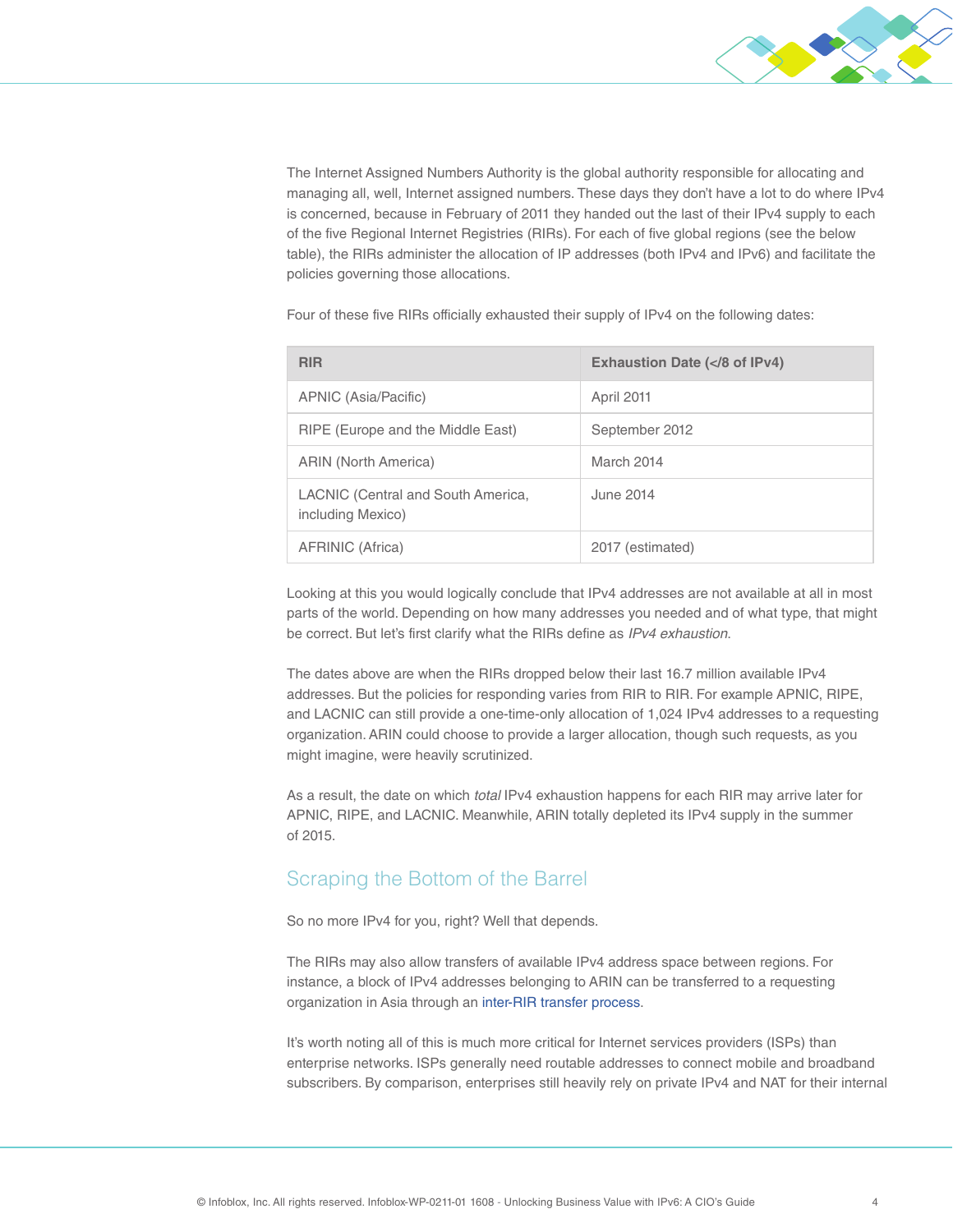

networks. The small number of public, routable IPv4 addresses required to connect enterprise networks to the Internet is usually provided by the ISP.

## "Psst! Hey Buddy. Over Here. Need Some IP Addresses?"

IPv4 exchanges have sprung up to facilitate the permissible transfer of address space between organizations, when allowed by RIR policies. The IPv4 transfer market is still relatively new but is heating up, with costs ranging from \$9 to \$20 per address and an average price of around \$10. While only service providers generally need publicly routable IPv4 addresses, the economics of trying to add millions of new users at \$10 per address has led many of them to adopt IPv6. For instance, in the U.S., Verizon's level of IPv6 traffic is over 60 percent while T-Mobile recently surpassed the 50 percent mark. Other service providers are turning to Carrier-Grade NAT (CGN), a technology that, while extending the life of IPv4, comes with its own deficiencies and costs.

## Why You Need to Adopt IPv6

Most enterprises have delayed IPv6 adoption based on a generally valid recognition that their need for routable IPv4 is and will remain minimal. The use of NAT and private IPv4 addresses will continue to be a viable configuration for the foreseeable future. But it will prove a costly mistake for enterprises to conclude that IPv6 adoption can be avoided or ignored entirely. Here are some of the reasons:

#### IPv6 Is Already Running on Your LAN…And You Can't Turn It Off

All modern routers and switches offer robust IPv6 support. This is great news for more recent adopters of IPv6. Similarly, all modern operating systems likely to be found in a corporate LAN environment—Windows, Mac OS X, Linux, IOS, and Android—have IPv6 enabled by default. In fact, if you're running Windows at all, you cannot disable IPv6 without being out-of-scope for support from Microsoft.

The BYOD phenomenon has resulted in a flood of employee smartphones and tablets connecting to the corporate network. Since most of these devices have IPv6 enabled by default, IT security and access policy needs to be updated to include IPv6. Network management tools need visibility into IPv6 to make sure compromised or unauthorized devices aren't using leveraging IPv6 to cause harm to the network or access sensitive data.

#### IPv6 Unlocks the Value of Tomorrow's Networks

The tens of billions of devices constituting the emerging Internet of Things hold an ocean of data that is currently offline or isolated. The analytics applied to this data, and the commercial intelligence that results, promises to drive business agility to new heights. None of that can happen without a set of standardized methods and interfaces for connecting IoT devices to existing corporate networks and the Internet.

Only IPv6 offers sufficient address space to facilitate not just the addressing of the devices themselves but also the development of a mature, robust, and scalable design and operational practice to keep these devices online and sharing their data.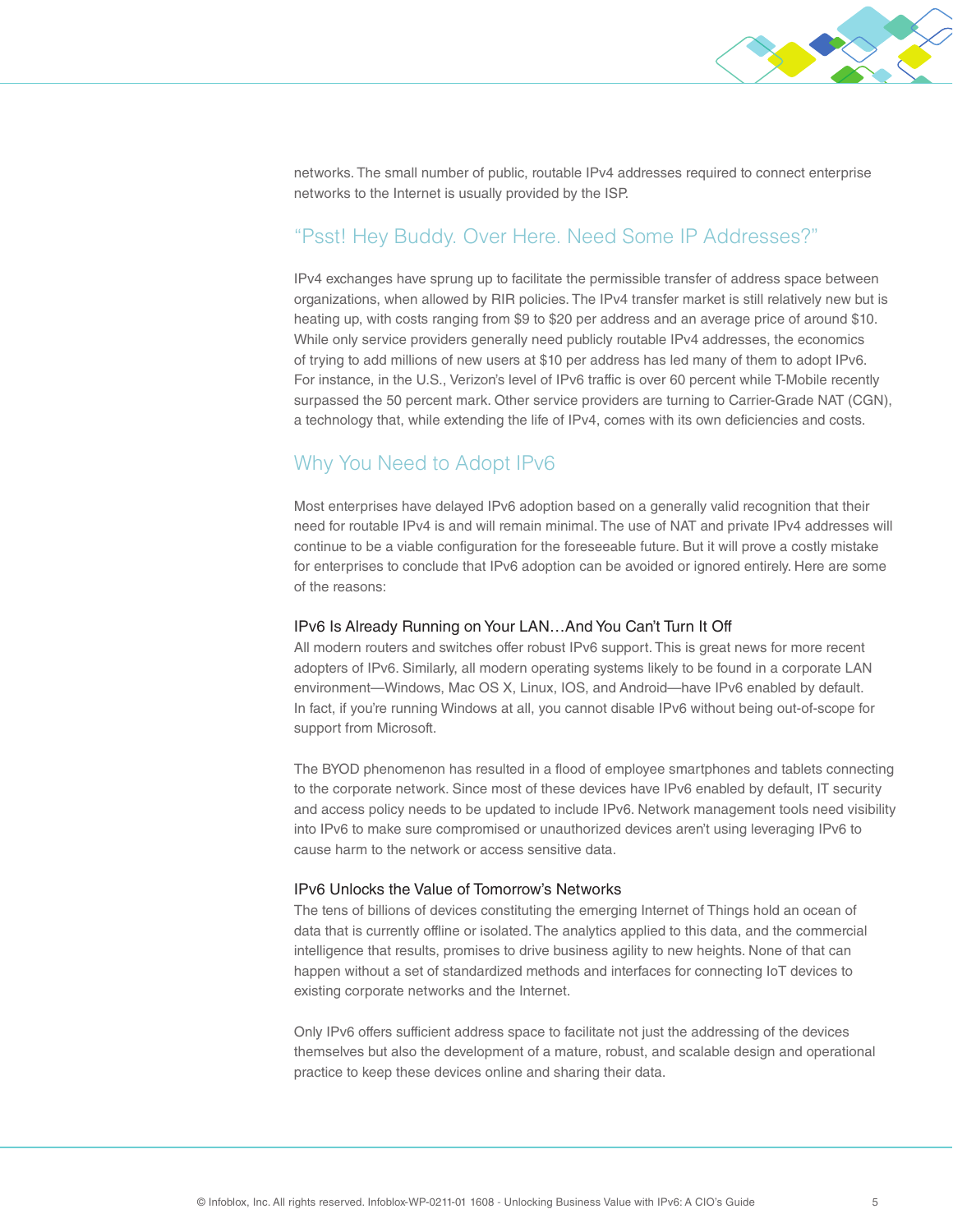

A similar challenge exists in cloud-based IT. The full benefit of clouds—efficient, robust, and scalable designs and operational practices—will be difficult to achieve for hybrid and private cloud models using only the limited addressing resources of IPv4. Even the largest blocks of IPv4 private addressing are infinitesimal when compared with the smallest LAN IPv6 subnet. And that's disregarding the operational challenges of managing overlapping private IPv4 address space that can result from having to reuse the same private blocks. By comparison, IPv6 provides unlimited unique addressing.

## Get Started with IPv6 Adoption Today

For most enterprises new to IPv6, the map to its adoption seems a lot scarier than the actual terrain turns out to be. And a surprising number of enterprises have already made their websites available over IPv6. Most organizations are able to take a phased approach to IPv6 adoption that makes the transition to a dual-stack network cost-effective, without impacting the existing IPv4 production network—opening up their organization to exciting new opportunities offered by the Internet of Things and cloud architecture.

In short, the end of IPv4 really is in sight, but the IPv6 future is bright.

Infoblox offers excellent resources to get you started with IPv6 adoption. Along with other white papers, our IPv6 Readiness center provides videos, solution notes, and a regularly updated blog with posts from industryrecognized IPv6 experts.

## About Infoblox

Infoblox (NYSE:BLOX), headquartered in Santa Clara, California, delivers network control solutions, the fundamental technology that connects end users, devices, and networks. These solutions enable more than 7,000 enterprises and service providers around the world to transform, secure, and scale complex networks. Infoblox (www. infoblox.com) helps take the burden of complex network control out of human hands, reduce costs, and increase security, accuracy, and uptime.